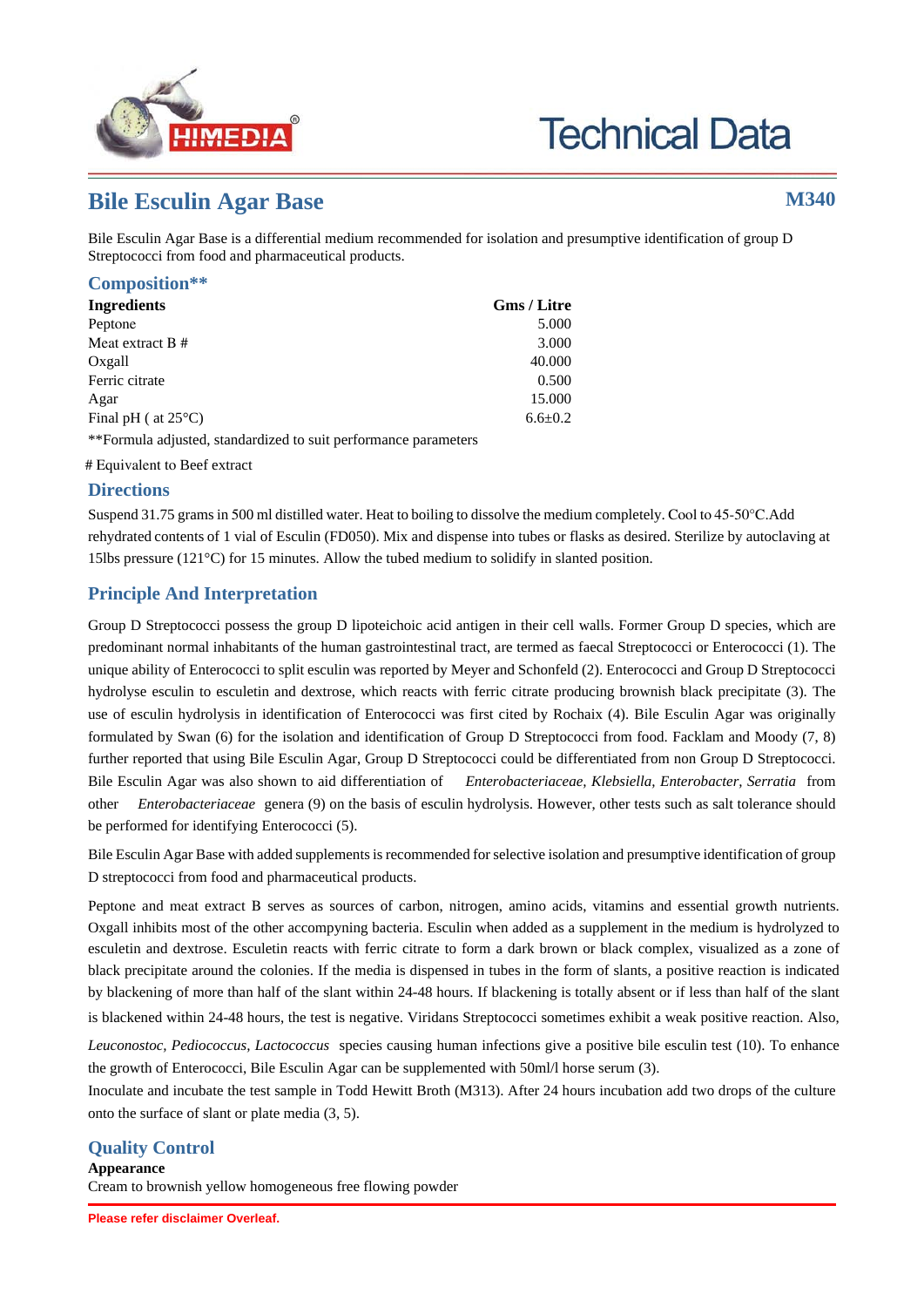# **Specimen Collection and Handling:**

)RU IRRG DQG GDLU\ VDPSOHV IROORZ DSSURSULDWH WHFKQLTXHV IRU VDPSO )RU ZDWHU VDPSOHV IROORZ DSSURSULDWH WHFKQLTXHV IRU VDPSOH FROOH gufs vtf dpoubn obufe nbufs bmt/tu cf tufs m fe c bvupdmbwoof apsfe tdbse oh/

# **Quality Control**

#### **Appearance**

Cream to brownish yellow homogeneous free flowing powder

#### **Gelling**

Firm, comparable with 1.5% Agar gel

## **Colour and Clarity of prepared medium**

Amber coloured, clear to slightly opalescent solution with a bluish tinge forms in Petri plates or in tubes as slants.

### **Reaction**

Reaction of 6.35% w/v aqueous solution at 25°C. pH : 6.6±0.2

### **pH**

6.40-6.80

### **Cultural Response**

Cultural characteristics observed with added Esculin (FD050) in an increased atmosphere of Carbon dioxide, after an incubation at 35-37°C for 18-24 hours .

| Organism                                   | <b>Inoculum</b><br>(CFU) | Growth           | <b>Recovery</b> | Esculin<br><b>Hydrolysis</b>                                          |
|--------------------------------------------|--------------------------|------------------|-----------------|-----------------------------------------------------------------------|
| Enterococcus faecalis ATCC 50-100<br>29212 |                          | <i>luxuriant</i> | $>= 50%$        | positive<br>reaction.<br>blackening of<br>medium around<br>the colony |
| Proteus mirabilis ATCC<br>25933            | $50-100$                 | luxuriant        | $>= 50%$        | negative<br>reaction                                                  |
| Streptococcus pyogenes<br>ATCC 19615       | 50-100                   | none-poor        | $\leq$ 10%      | negative<br>reaction                                                  |